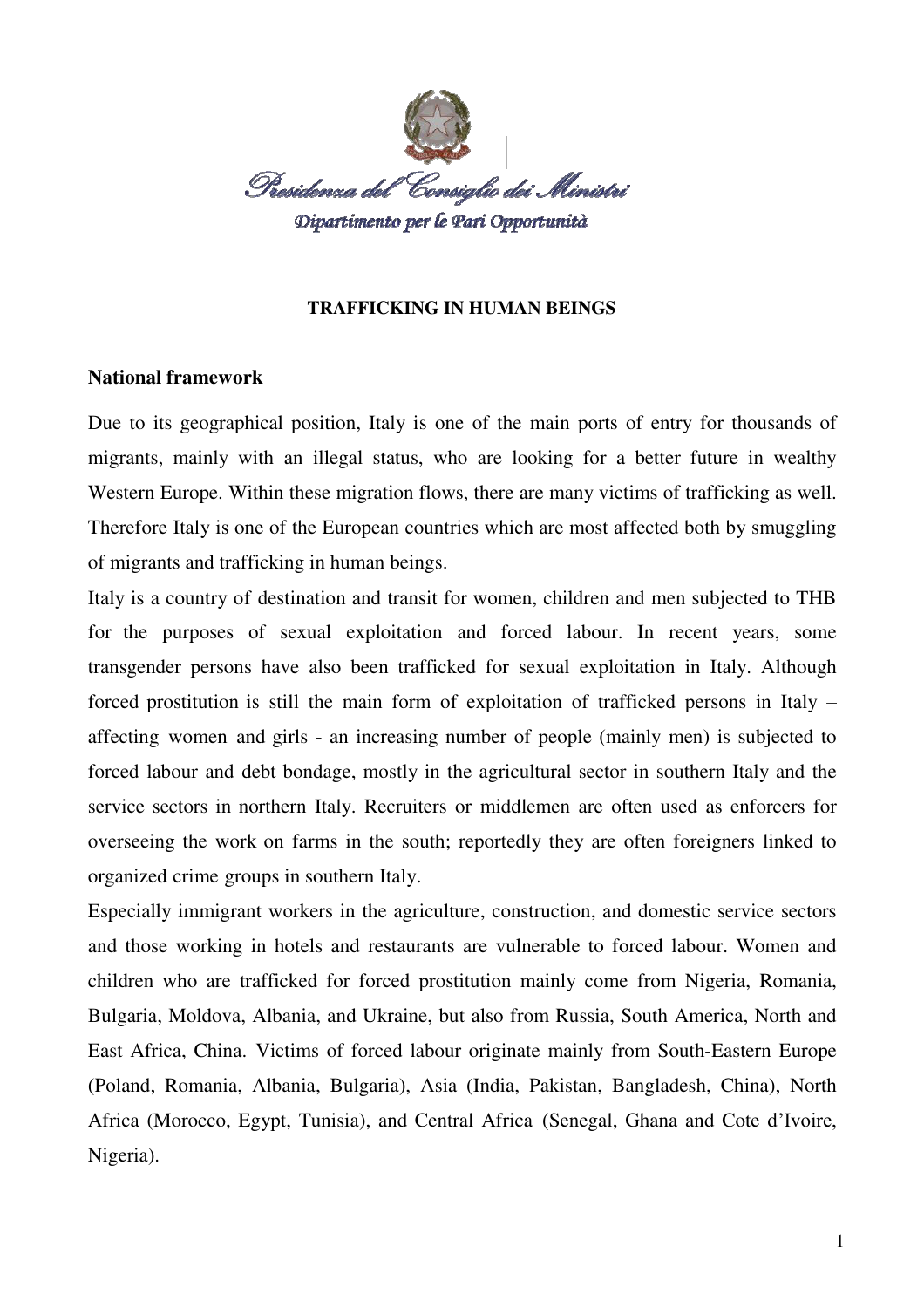# **Legal framework**

Since 1998, Italy has been at the forefront of the fight against trafficking in human beings and the protection of victims, both children and adults. The Italian model, which is still considered a best practice in this field, was built upon the principle that an effective anti-trafficking strategy should be based on:

- A human rights' protection and promotion approach
- A multi-agency and integrated approach

Therefore, Italian legal provisions against THB and exploitation are based on a **victim rights-centered approach:**

- 1. Article 18 of the National Law on Migration (Legislative Decree No. 286 of 1998)
- 2. Article 13 of the National Law against Trafficking in Human (Law No. 228 of 2003)

**1) Art. 18** of the Consolidated Act of measures regulating immigration and the norms on the condition of foreign citizens (hereinafter referred to as Legislative Decree No. 286 of 1998) foresees the granting of a special residence permit for victims of trafficking for reasons of social protection.

The main objective of this law is to allow trafficked or exploited persons to escape from the conditioning of the criminal organization or individual exploiters they are subjected to and to offer them the possibility to start a new life in Italy or in their country of origin. The granting of the special residence permit is independent from reporting the traffickers/exploiters to the law enforcement authorities by the victim. The only necessary condition to obtain the permit is to meet the requirements provided f or by the law, to participate in the "article 18" assistance programme and complete it. The residence permit can be issued on the basis of two procedures:

- The "judicial path", when a report to the police has been made or when criminal proceedings have been started. It implies that the victim will co-operate with the police and public prosecutor. They will be instrumental in bringing charges against the perpetrator;
- The "social path", when the NGOs or public social service assisting the trafficked persons consider that they are in immediate danger. The trafficked person is not obliged to report traffickers to the police, but is expected to give extensive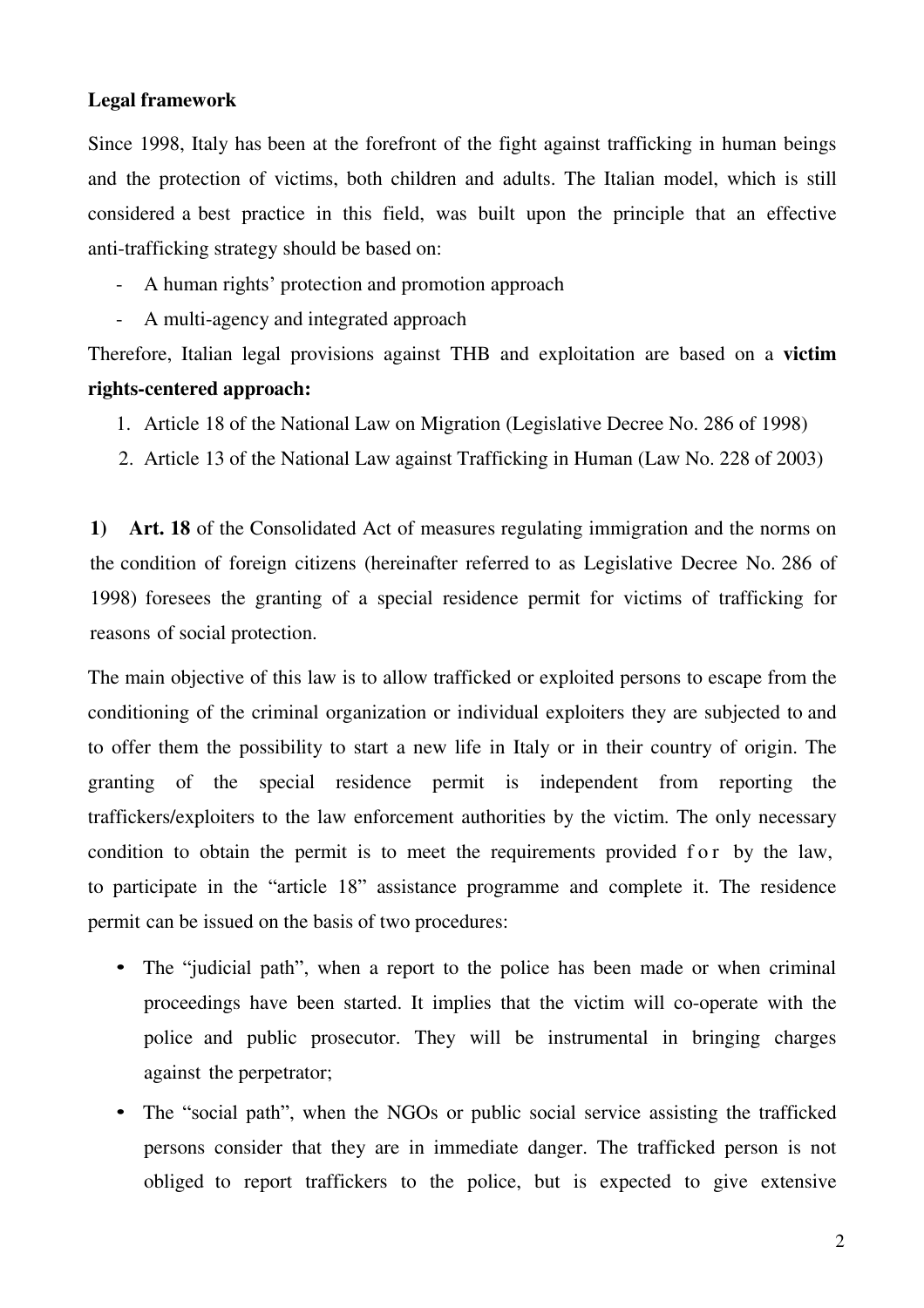information ("statement") to law enforcement agencies through the public social services or the private sector accredited NGOs.

The requirements for the issuing of a residence permit can be summarized as follows:

- existence of situation of violence or serious exploitation and of concrete danger for the personal safety of the foreigner; because of his/her attempt to escape from the criminal organisation
- the aforementioned situation can be identified during police operations, investigations or proceedings, or in the course of social service assistance provided by local authorities or NGOs
- the proposal for granting a residence permit can be made both by the District Attorney – if a prosecution has already been started – and by the Local Authorities' social services or NGOs in charge of social protection projects.

The permit is issued for 6 months and may be renewed for an additional year; it does not oblige the person to go back home once the programme is over. Furthermore, the residence permit for humanitarian reasons can be converted into a residence permit for education or for work, allowing the foreigner to remain in Italy in accordance with the regulations governing the presence of foreigners on the national territory.

In 2007 a law came into force that extended the target group for Article 18 provisions:

<sup>−</sup> Law 17/2007 turning Law Decree No. 300 of 28 December 2006 into law and containing the extension of limits provided for by legislative provisions. Article 6, para. 4, provides that Article 18 shall be applied also to victims of trafficking that are EU-nationals. They can therefore access the Programme of social assistance and protection and benefit from all services offered.

**2) Law No. 228 of 2003 "Provisions against Trafficking in Human Beings".** The law acknowledged the definition of trafficking provided in the Palermo Protocol. The law introduced the offences of 'Reducing to or keeping in slavery or servitude', 'Trafficking in persons', and 'Trading in slaves', amending the related provisions of the Criminal Code (art. 600, 601, 602). For these offences the law establishes harsh penalties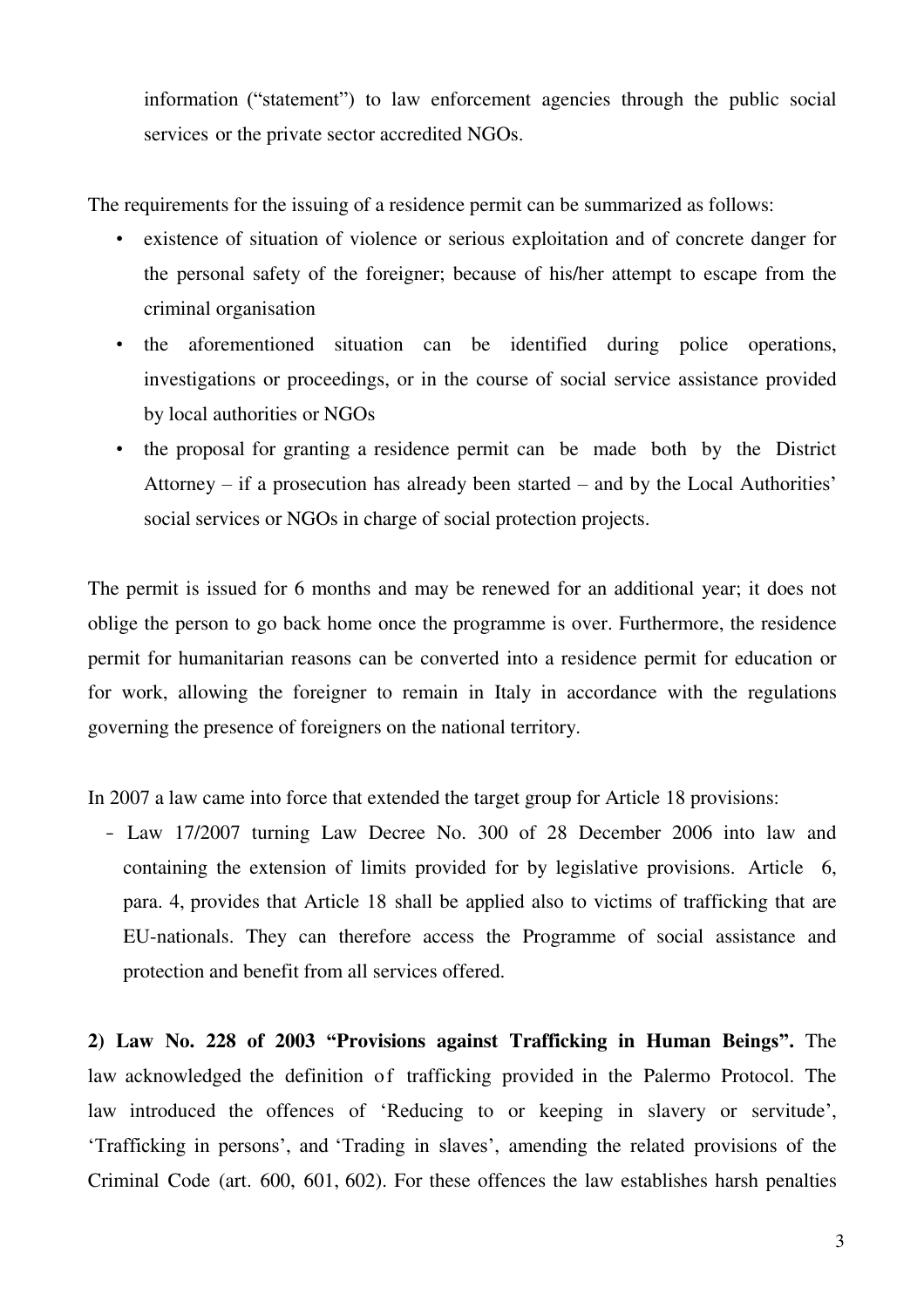ranging from eight to twenty years' imprisonment, with an increase of one third to a half when the victims are minors, or when reduction into slavery or servitude condition aims at further sexual exploitation or removal of organs.

Furthermore, within Article 13, Law No. 228/2003 includes a provision for the creation of a short-term protection programme for both Italian and foreign victims of slavery, servitude and trafficking aiming at "temporarily guaranteeing adequate accommodation, food and healthcare conditions to the victims".

With **Law No. 108 of 2 July 2010,** Italy ratified the Council of Europe Convention on Action against Trafficking in Human Beings.

# **Commitment of the Department for Equal Opportunities at national and international level**

The Department for Equal Opportunities is the national authority in charge of promoting and coordinating action for the protection of trafficked persons. It supervises the functioning of the national assistance system through the Inter-ministerial Commission for the Support to Victims of Trafficking, Violence and Exploitation, that is chaired by the Department for Equal Opportunities and is composed of representatives of the Ministry of Justice, Ministry of the Interior, Ministry of Labour and Social Policies, Under-secretary for Family Policies, United State-Regions Conference, National Association of Italian Municipalities.

The Italian national system provides for two types of **programmes for the assistance to trafficked persons**, on the basis of the abovementioned laws:

- A short-term programme ("Article 13 Programme") is provided for by Art. 13 of the anti-trafficking law (Law 228/2003) establishing a Special Fund for the implementation of temporary assistance programmes for Italian, communitarian and foreign victims of "reduction to or maintaining into slavery or servitude conditions" and "trafficking" (offences envisaged by Articles 600 and 601 of the Penal Code). According to the law, trafficked persons can benefit from a threemonths programme that, when applicable, may be extended for a further three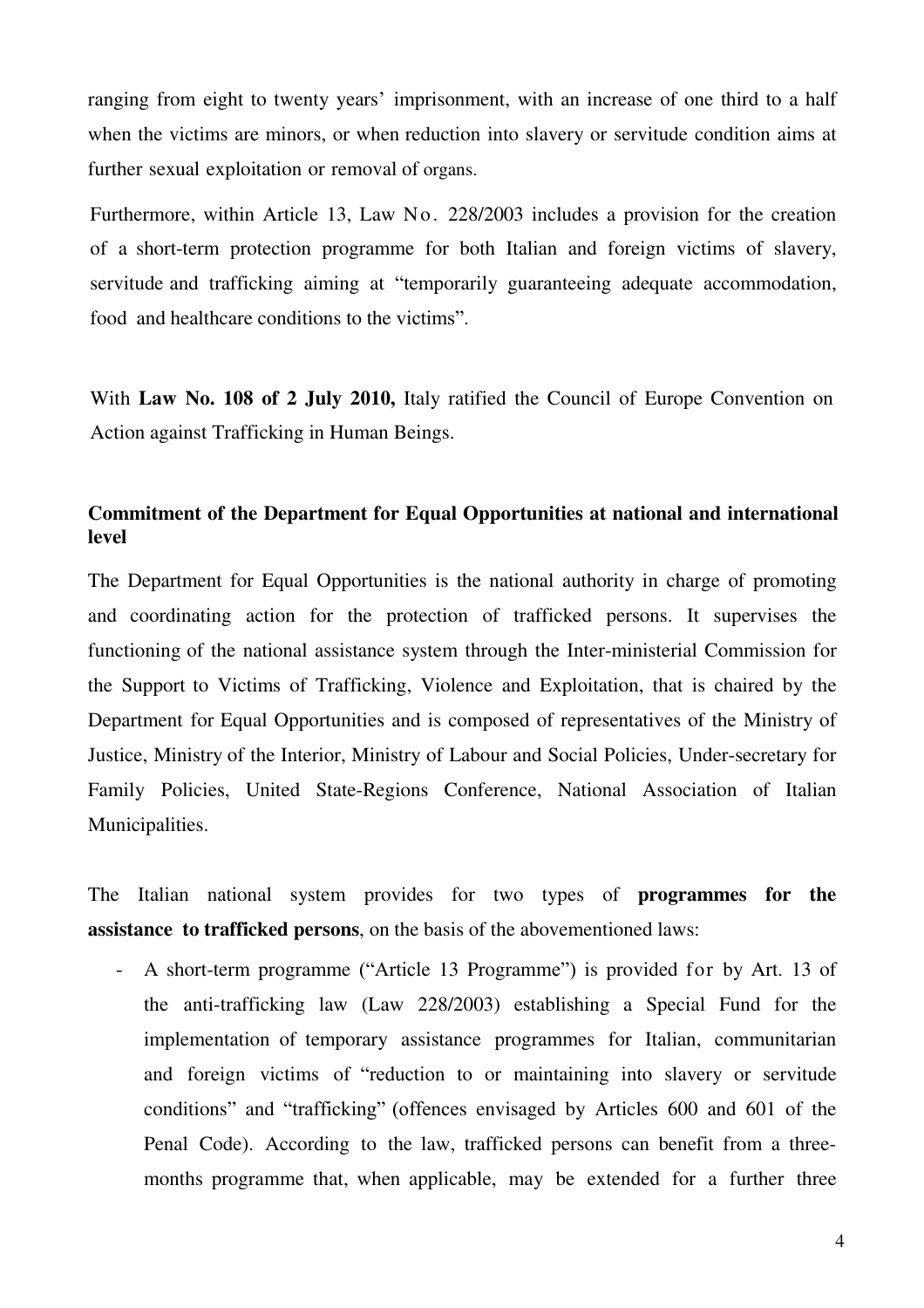months. They are provided with accommodation, social assistance, and health care services. Once the programme is over, the assisted persons can continue to be helped under the Article 18 Programme;

- A long-term programme ("Article 18 Programme") is provided for by Art. 18 of the Immigration Law (Legislative Decree 286/98) "Residence permits for social protection grounds". It provides both foreigner and EU nationals with high-level social protection measures, such as individual recovery and social integration plans, long- term residential care facilities, health care, counselling, legal assistance, education, vocational training, apprenticeships and job placement. The foreseen duration of this programme is 1 year, but it can be extended if necessary.

Every year the Department for Equal Opportunities launches a call for proposals to fund the assistance programmes. Both local authorities and certified NGOs can apply for funding. All programmes need to be co-funded by Regions or local authorities, with a view to ensuring the local government ownership of actions to be implemented on a specific territory.

In compliance with the national provisions for the protection of victims of trafficking, the Italian Government provides, on the one hand, the abovementioned assistance programmes and, on the other hand, **"system actions**", namely:

## **Anti-trafficking Free Helpline**

It allows victims of trafficking to get in touch with professionals who can help them escape from exploiters. It was established in July 2000. In Italy the "Numero Verde" hotline provides detailed information on legislation, as well as services granted to trafficked persons in Italy and, upon request, refers them to the relevant service providers. Information is provided in the various languages spoken by the main target groups, including English, Albanian, Russian, French, Spanish, Rumanian, Bulgarian, Hungarian and Chinese.

# **Assisted Voluntary Return**

It is a project coordinated and funded by the Ministry of the Interior and implemented by the IOM (International Organization for Migration) for the re-integration of victims of trafficking in their country of origin. The project started in July 2001 and has already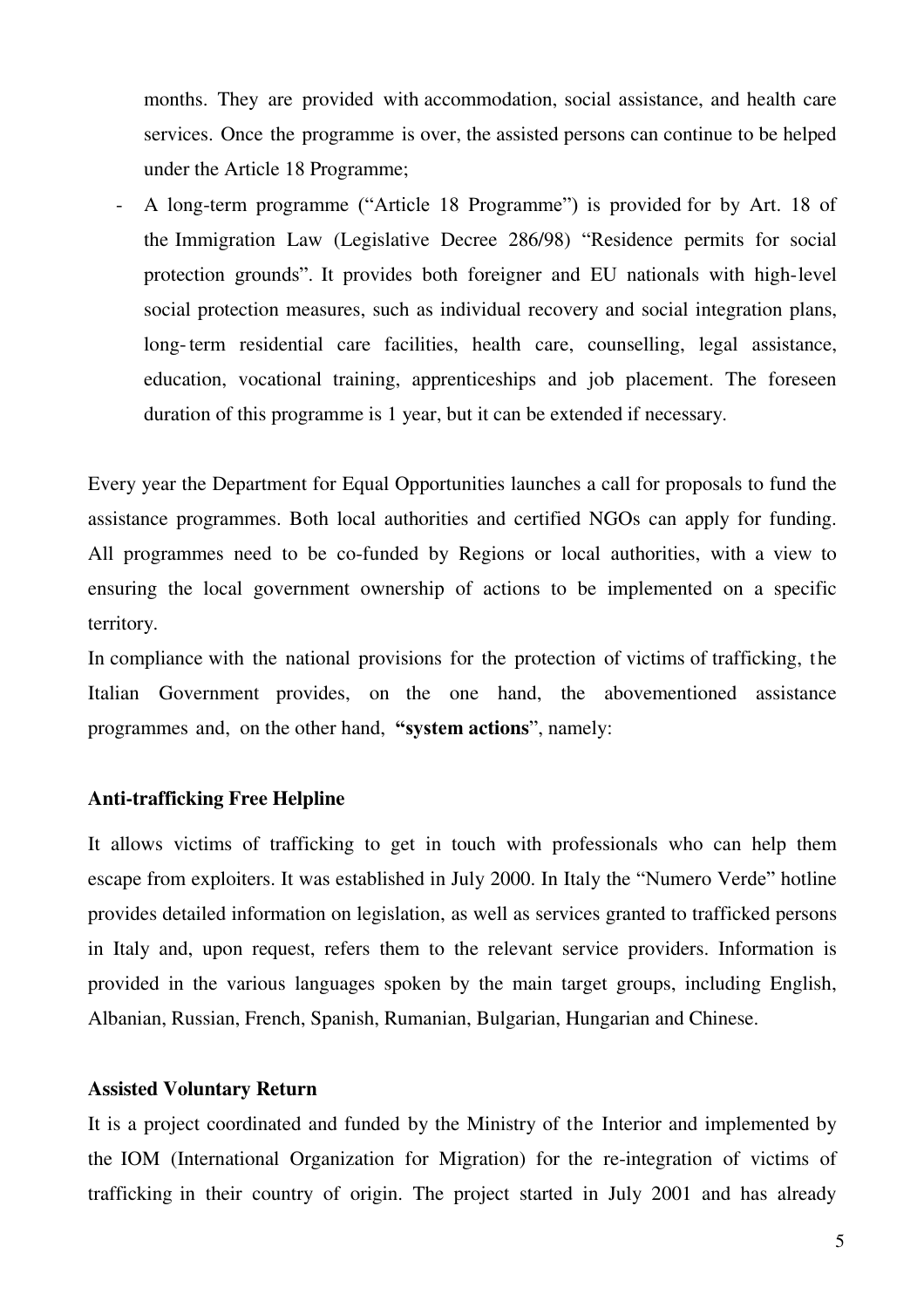assisted more than 200 people. These projects give the possibility of a secure and human return and reintegration providing the victims of trafficking with information, counselling and travel arrangements, in order to reduce their vulnerability to being retrafficked.

Therefore, the national assistance system for trafficked persons is structured as follows:

| <b>First contact</b> with potential<br>victims of trafficking and<br>exploitation. Referral of<br>victims to the appropriate<br>social services | <b>Anti-trafficking Free</b><br><b>Helpline</b>             |
|-------------------------------------------------------------------------------------------------------------------------------------------------|-------------------------------------------------------------|
| <b>Identification</b> , case evaluation,<br>damage reduction and first<br>assistance                                                            | "Article 13" Programmes                                     |
| Long term assistance, social<br>inclusion of trafficked persons<br>in Italy<br>( )r<br>Return of the victims to their<br>home country           | "Article 18" Programmes<br><b>Assisted voluntary Return</b> |

Most recently, with a view to implementing an even more comprehensive national strategy against THB, the Department for Equal Opportunities – in cooperation with all the national authorities committed to this issue and all the other relevant public and private actors – started working at the elaboration of a **National Action Plan against Trafficking**. The technical board for the elaboration of the national action plan against trafficking was established by the Department for Equal Opportunities in 2010 and started working in January 2011. Representatives of the main Ministries and institutions involved, as well as representatives of the national network of NGOs working in the field of anti-trafficking (CNCA) participate in the working sessions of the board on a permanent basis. The first draft of the plan is supposed to be finalized by the end of 2011. The Plan will take in due consideration the specific needs of trafficked/exploited children, as well as a gender-based approach, as cross-cutting issues to the national strategy to be developed. The National Action Plan will also provide for the establishment of a national referral mechanism for trafficked persons, including minimum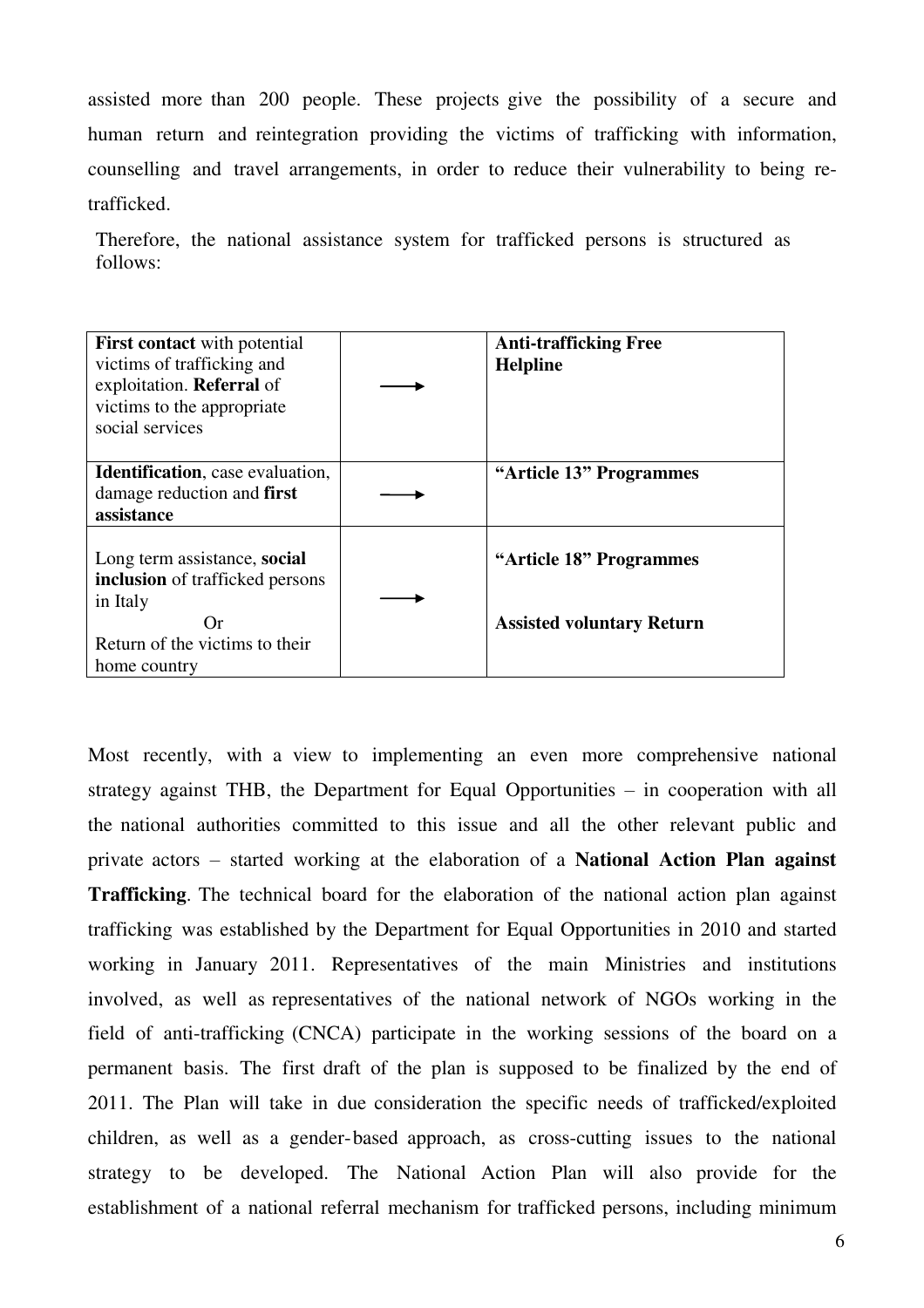standards for protection and standard operating procedures for the referral of victims to the proper service providers.

#### **Data and results**

As for the **collection of data**, the Department for Equal Opportunities is currently working on a project for the establishment of a national observatory and a comprehensive database on trafficking in human beings. In this regard, it is worth specifying that, although prostitution is one of the forms of exploitation linked to trafficking in human beings, the Department for Equal Opportunities does not collect nor process data on prostitution as such. Data and statistics can be provided by the DEO only with regard to victims or presumed victims of trafficking who are beneficiaries of the projects of first assistance and social protection promoted and co-funded by the DEO. These persons, both adults and children, can be subjected both to forced labour and forced prostitution, or to other forms of exploitation (forced begging, illegal activities, etc.).

As already indicated during the previous meetings of the Informal Network of NREMs, the structure for the assistance of trafficked people has been based on the so-called "Art. 13" and "Art.18" projects (respectively for temporary and long-term assistance of victims) until the entry into force of Legislative Decree No 24/2014 this year (see below).

From 2000 to 2013, 665 projects were co-funded within the framework of art. 18 of Legislative Decree No 286/1998 ("Art. 18 projects") and, from 2006 to 2013, 166 projects were co-funded under art. 13 of Law No 228/2003 ("Art. 13 projects").

#### **Transposing Directive 2011/36/UE**

On 28 March 2014, Legislative Decree No 24 of 4 March 2014 establishing the "Implementation of Directive 2011/36/EU on preventing and combating trafficking in human beings and protecting its victims, and replacing Council Framework Decision 2002/629/JHA" entered into force. It had been published in the Official Journal No 60 of 13 March 2014.

In line with the holistic approach adopted by the European Union including the aspects of prevention, protection and punishment, the Italian legislator amended articles 600 (Placing or holding a person in conditions of slavery or servitude) and 601 (Trafficking in persons) of the Italian Penal Code with the aim of strengthening the punishment of perpetrators by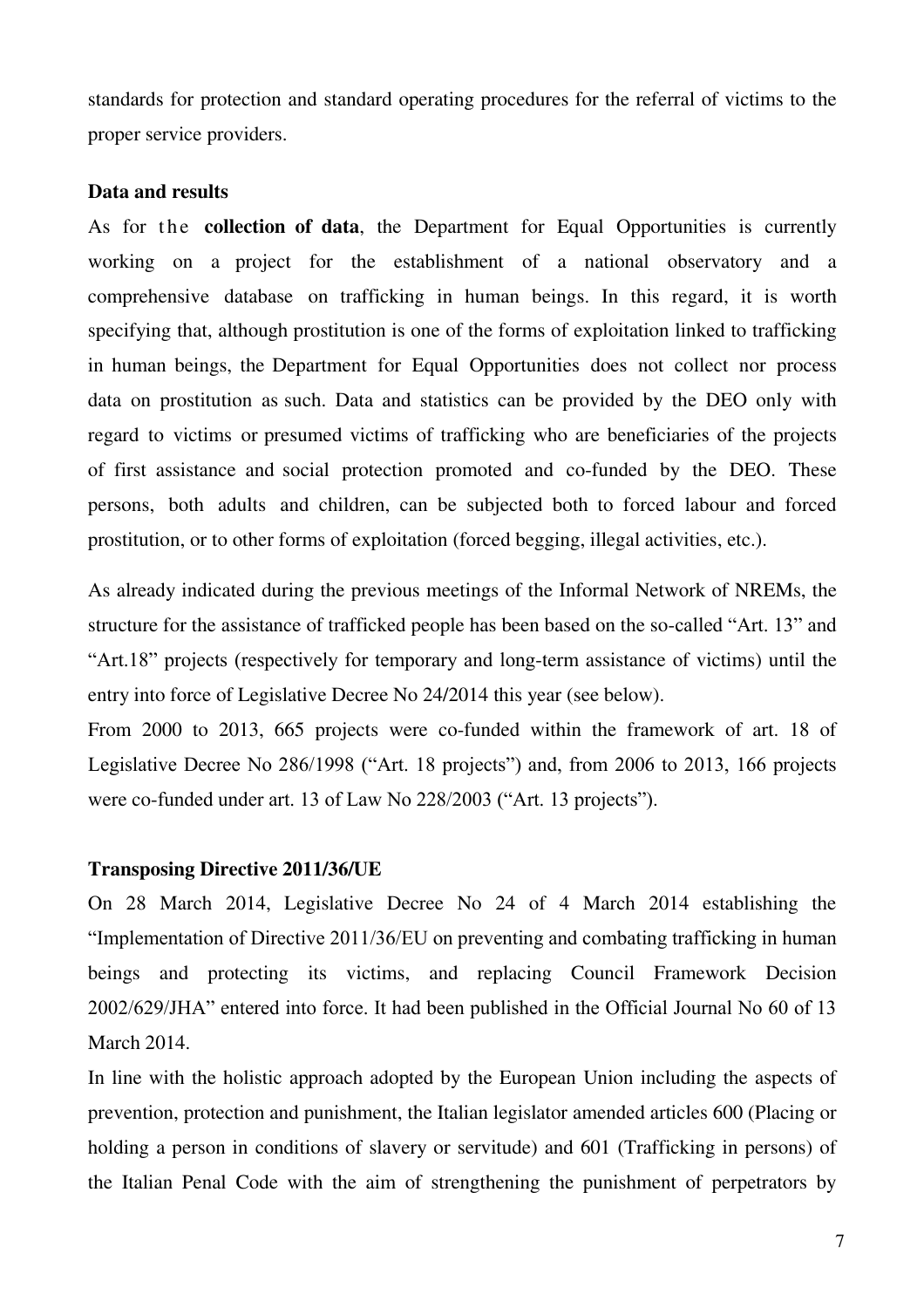ensuring that all forms of trafficking in human beings are punished under the Criminal Code, and with a view to providing a comprehensive definition of such crimes in compliance with the European directive. As far as minors are concerned, the conduct is punished as trafficking in persons even if the crime is not committed by fraud, deceit, threat or by promising or giving money.

As for the protection of victims of human trafficking, in accordance with the European directive, the Legislative Decree also amended the Italian Code of Criminal Procedure in order to extend the existing protection already envisaged for child victims or mentally ill adult victims concerned with the hearing of evidence to all adult victims in particularly vulnerable conditions. More specifically, art. 1 of the Decree specifies the subjects that can be considered as vulnerable persons, namely minors, unaccompanied minors, elderly persons, disabled persons, women, especially if pregnant, single parents with underage children, persons with mental disorders, as well as persons who suffered rape or other serious forms of physical, psychological, sexual or gender-based violence. With the aim of further strengthening the protection of victims, the Legislative Decree provides for the obligation to adequately inform them, especially unaccompanied minors who are victims of human trafficking, of their rights and establishes that a further decree will be adopted to define specific mechanisms for the determination of their age and their identification. In addition, Legislative Decree No 24/2014 lays down that the training pathways provided by the competent Administrations shall include, for the concerned public officials, specific training modules on issues concerning trafficking in human beings.

One of the main innovations introduced by the Decree in compliance with Directive 2011/36/EU is the recognition of the victims' right to compensation. Such a compensation, which amounts to 1,500 Euros for each victim, shall be paid in accordance with the terms established by the Decree under the Annual Fund for Anti-Trafficking Measures. The fund already exists and, according to the relevant law, it should be fed with the proceeds derived from the confiscation of assets following a judgment of conviction.

The Department for Equal Opportunities of the Italian Presidency of the Council of Ministers is the authority responsible for guidance, coordination and monitoring of interventions related to trafficking in human beings. Besides these tasks, the Legislative Decree officially recognizes the role of the Department as the equivalent mechanism and national contact point for the EU Anti-Trafficking Coordinator. It also aims at making the prevention and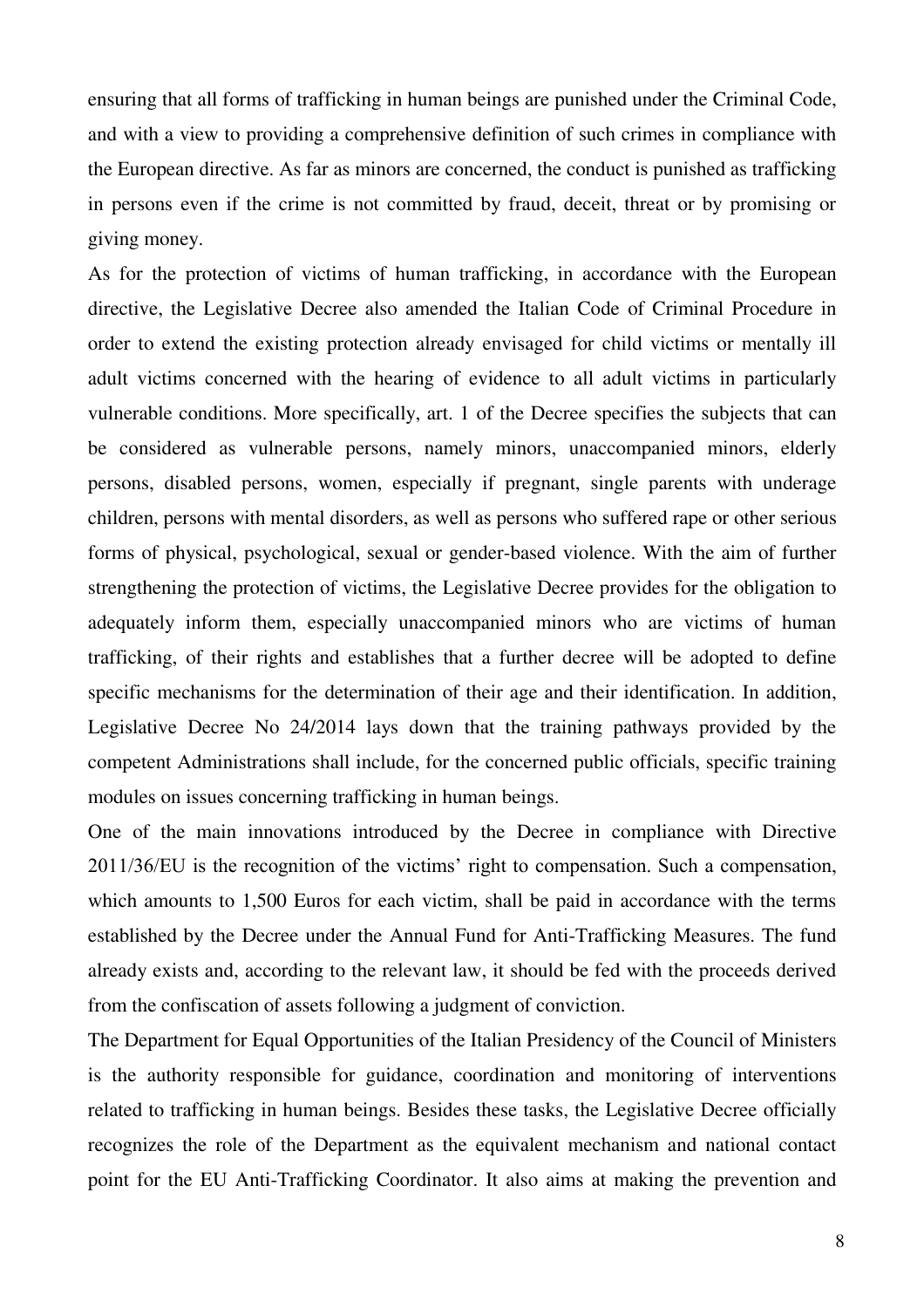fight against this phenomenon, as well as the assistance and social integration of victims, more effective and coordinated. To this end and with a view to avoiding duplication of effort and thus improving the protection of victims, it provides for the unification of short-term and long-term assistance programmes (the so-called "art.13" and "art. 18" projects), which have been in place until the entry into force of the Legislative Decree, into one single programme of emergence, assistance and social integration guaranteeing victims adequate board, lodging and health care on a transitional basis and, subsequently, the continuation of assistance and social integration.

A further novelty introduced by Legislative Decree No 24/2014 is the obligation to adopt, within three months from the date of its entry into force, the first National Action Plan against Trafficking in and Serious Exploitation of Human Beings, with a view to identifying multiannual intervention strategies for the prevention and fight against these phenomena, as well as measures aimed at increasing public awareness, social prevention, emergence and social integration of victims. The National Action Plan is currently being finalized and will be adopted by the end of 2015.

Legislative Decree No 24/2014 finally introduces further innovative measures, the so-called rules of reference, according to which the Administrations dealing with the protection and assistance of the victims of trafficking and those competent for asylum shall identify coordinating measures among the institutional activities for which they are respectively competent, also for the purpose of establishing mechanisms of reference between the two systems of protection.

#### **Transnational cooperation and management of EU funded projects on THB**

Over the last years, the Department for Equal Opportunities has promoted, as well as participated in, important transnational initiatives in the field of anti-trafficking. **JLS/2007/ISEC/576/ "Transnational, cross-sector action to combat trafficking for the purpose of labour exploitation. Identifying and assisting victims – FREED"** (June 2008 – July 2010). The main aim of the project was to increase and spread awareness of the phenomenon of forced labour, of the forms that it takes in modern-day economies and of its interrelation with human trafficking and exploitation of labour, in order to develop and implement effective measures for preventing and combating it. The results of the project, with the necessary updates, were included in the **National Action Plan against Trafficking in and**